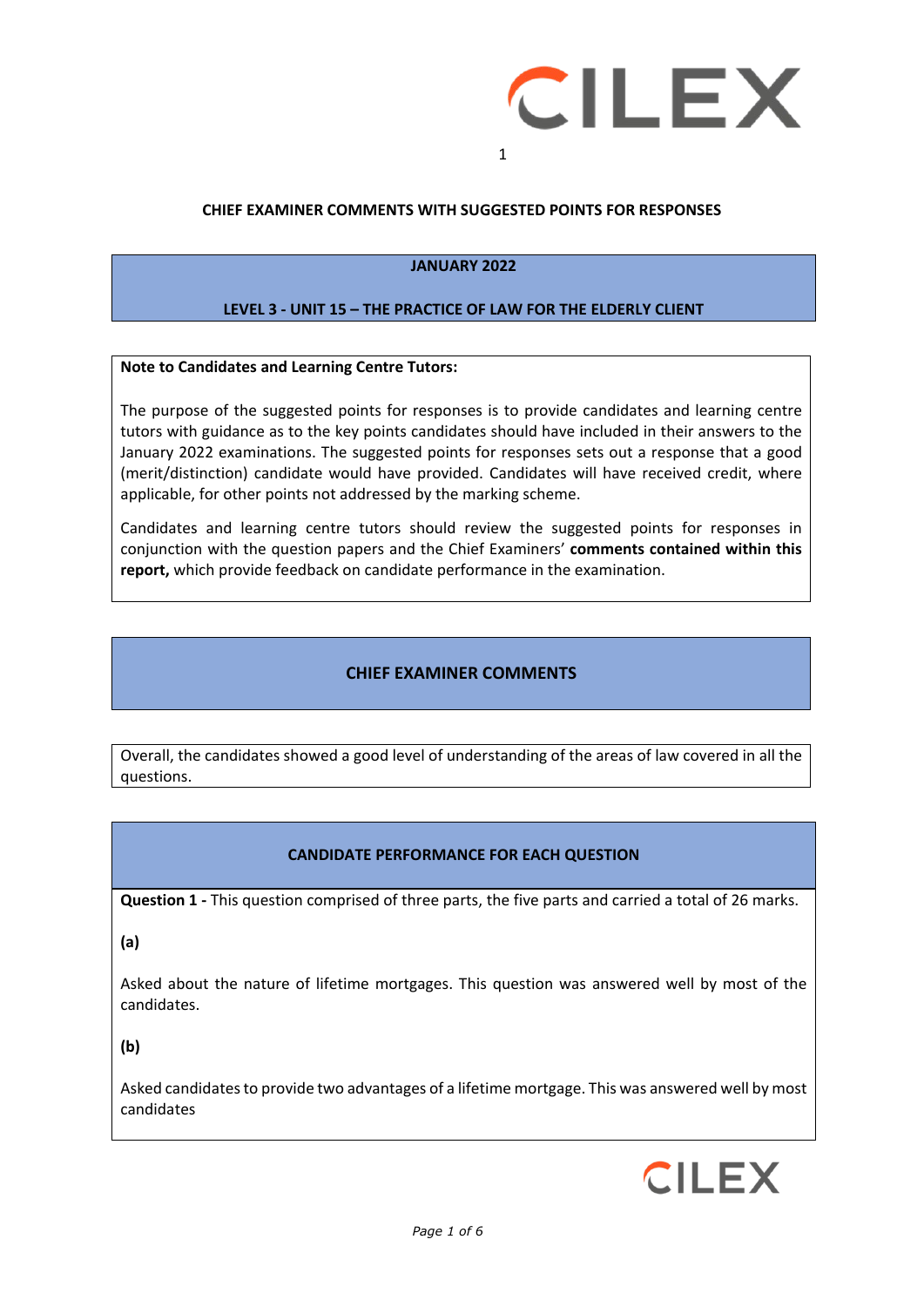The answers to (a) and (b) crossed but marks were awarded.

# **1(c)**

Asked candidates to give example of two welfare benefit available and whilst most mentioned Attendance Allowance, the majority did not get full marks. Reference was made to disabled facilities grant which was not in the mark scheme.

# **(d)**

Asked candidates to explain the process of registering an EPA. This was mostly well answered although some obvious answers were missed, and a lot of unnecessary information given instead.

# **(e)**

Asked candidates to explain what the attorneys can do once the EPA has been registered. Most candidates correctly answered this question.

Overall, this question was the answered well by the candidates.

## **Question 2**

This question was divided into two parts and carried a total of 14 marks. The question tested the candidates' knowledge of Statutory Wills and Living Wills.

# **(a)**

Asked candidates to explain what the Court of Protection will look at when considering an application for a Statutory Will. The candidates answered this question well but not all made reference to the case or statute in the MS.

## **(b)**

Asked candidates to explain the nature of a Living Will. Most candidates answered this question well and some gave additional information to qualify for an extra mark under the marking scheme or other relevant point.

Overall, this question was the answered well by the candidates.

# **Question 3**

This question was divided into five parts and carried a total of 30 marks. The question tested the candidates' knowledge on a variety of the Learning Outcomes of the Unit Specification.

## **(a)**

Asked candidates to explain the Capital Gains Tax. Most candidates scored highly in this question but not all the marks were awarded.

## **(b)**

Asked candidates to consider the tax on lifetime gifts. Most candidates scored highly in this question.

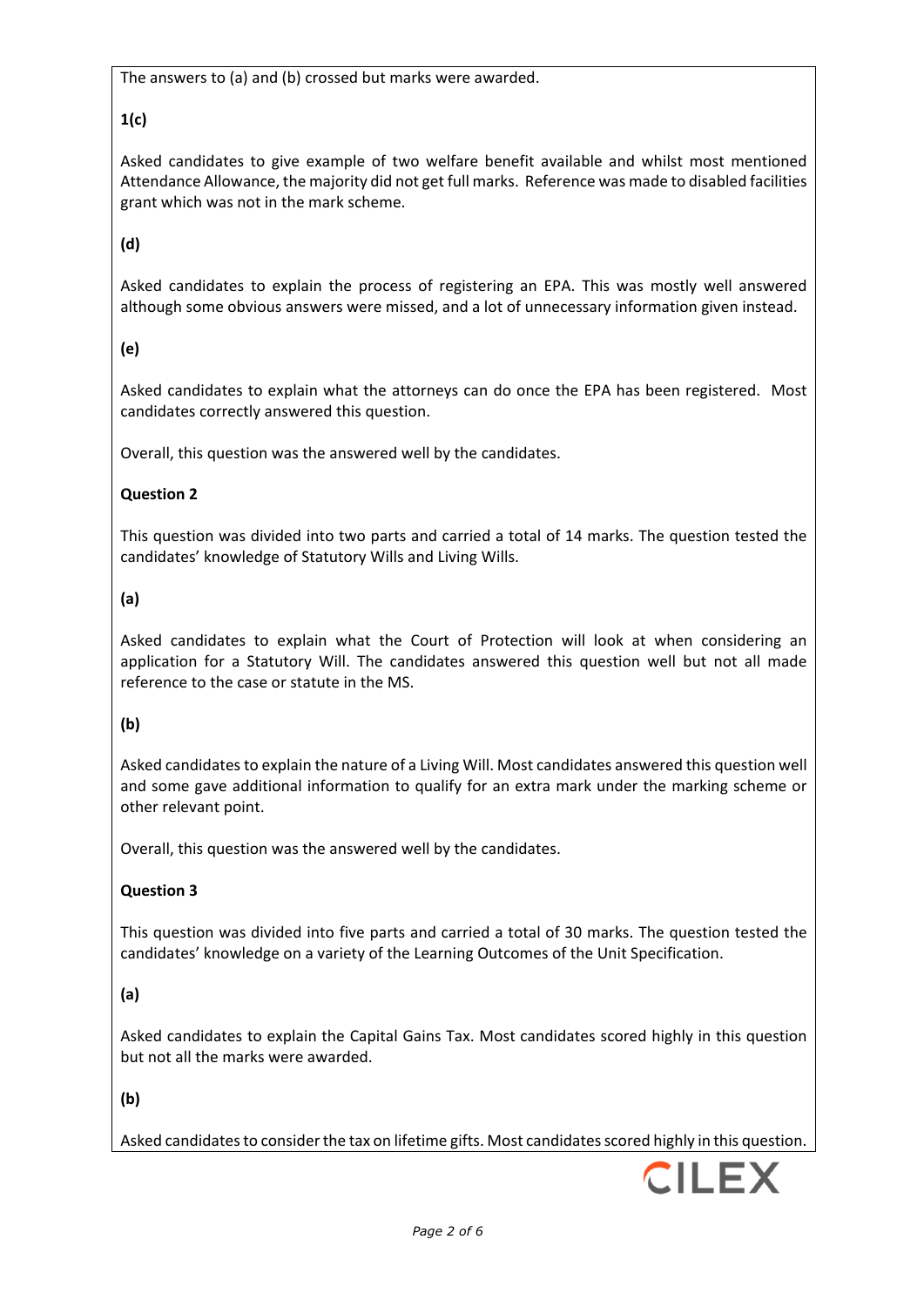# **(c)(i)**

asked candidates to explain the non-tax disadvantage of the gift. Most recognised it was a deprivation of asset but only one mentioned the other marks.

**(c)(ii)**

Asked candidates to explain the tax disadvantage of the gift. Most recognised it was a GROB but no reference was made to CGT.

**(d)**

Asked candidates to explain the difference between PALPA and HWLPAs. That that were familiar with LPAs answered the question well.

# **(e)**

Asked candidates to set out the test in Banks v Goodfellow. This was not answered correctly by most candidates who omitted at least one of the stages of the test relating to the disorder of the mind.

## **SUGGESTED POINTS FOR RESPONSE**

# **LEVEL 3 - UNIT 15 – THE PRACTICE OF LAW FOR THE ELDERLY CLIENT**

| <b>Question</b><br><b>Number</b> | <b>Suggested Points for Responses</b>                                                                                                                                                                                                                                                                                                                                                                                                                                                                                                                                                                                                                                                                                                                                                                                                                                                                                                                               | <b>Max</b><br><b>Marks</b> |
|----------------------------------|---------------------------------------------------------------------------------------------------------------------------------------------------------------------------------------------------------------------------------------------------------------------------------------------------------------------------------------------------------------------------------------------------------------------------------------------------------------------------------------------------------------------------------------------------------------------------------------------------------------------------------------------------------------------------------------------------------------------------------------------------------------------------------------------------------------------------------------------------------------------------------------------------------------------------------------------------------------------|----------------------------|
| 1(a)                             | Lifetime mortgages are available to people over the age of 55.<br>$\bullet$<br>and the lifetime mortgage is charged / secured on the property.<br>$\bullet$<br>Interest on the amount borrowed is 'rolled up' / added to the<br>$\bullet$<br>amount borrowed so it does not have to be paid regularly.<br>Interest is charged on the amount received using drawdown option.<br>٠<br>The capital amount borrowed is repaid when the house is sold.<br>$\bullet$<br>or on the client's death.<br>$\bullet$<br>or when they move out of the home.<br>$\bullet$<br>The total amount that can be borrowed depends on factors such as<br>$\bullet$<br>the value of the home.<br>and the age and health of the applicant.<br>٠<br>The loan can be taken as a lump sum.<br>$\bullet$<br>or a drawdown facility can be used.<br>$\bullet$<br>Taking a mortgage from an Equity Release Council member means<br>that the client is entitled to a no negative equity guarantee. | 8                          |
| 1(b)                             | Margaret retains ownership of her home<br>$\bullet$<br>Margaret can continue to occupy the property<br>$\bullet$<br>It provides Margaret with the capital she needs to update her home<br>$\bullet$                                                                                                                                                                                                                                                                                                                                                                                                                                                                                                                                                                                                                                                                                                                                                                 | $\overline{2}$             |
| 1(c)                             | Council Tax single occupancy reduction<br>$\bullet$<br>Winter fuel payment<br>$\bullet$<br>Attendance Allowance if Margaret's care needs become worse<br>٠                                                                                                                                                                                                                                                                                                                                                                                                                                                                                                                                                                                                                                                                                                                                                                                                          | $\overline{2}$             |

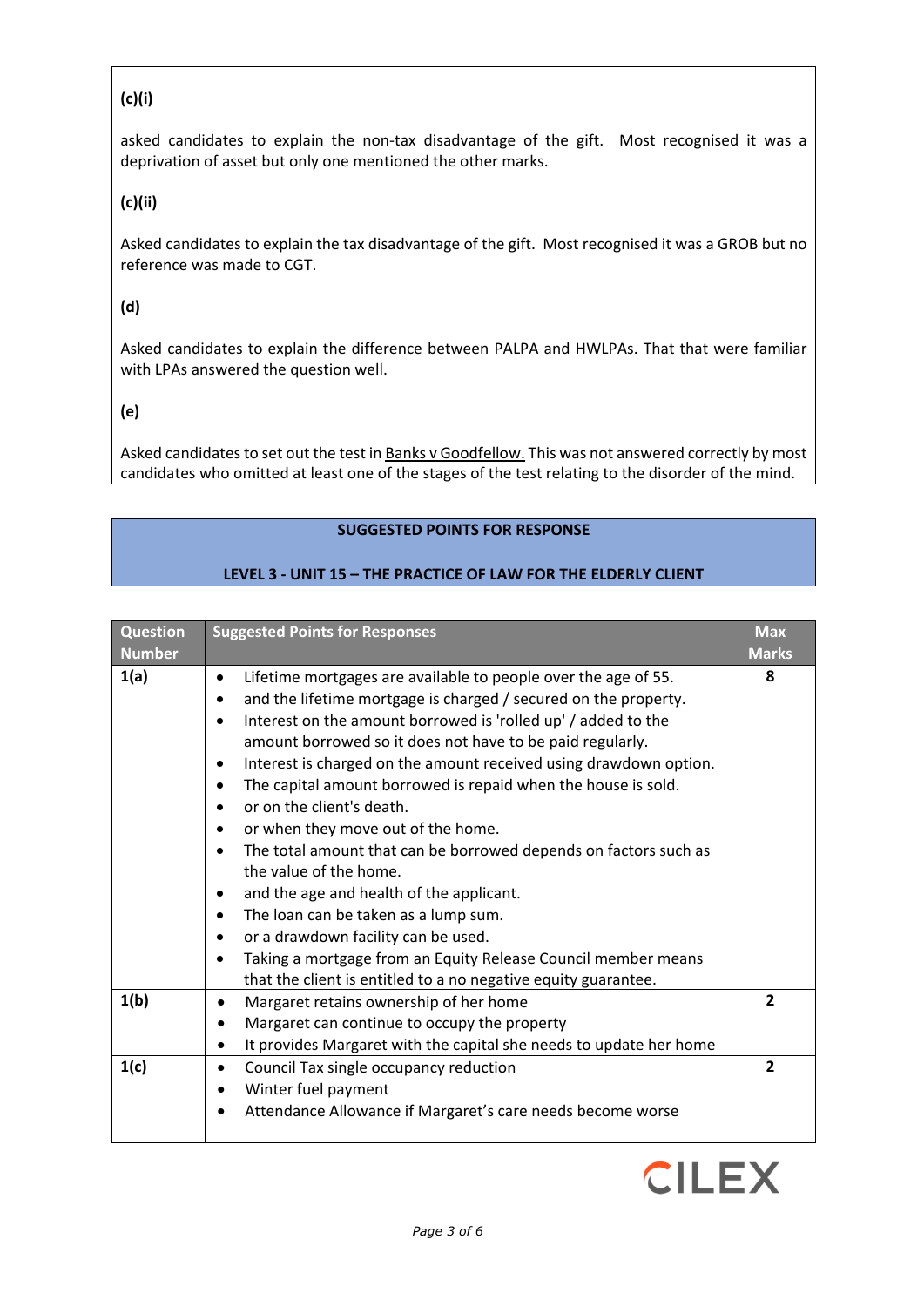| 1(d) | The EPA is registered with the Office of the Public Guardian     | 8        |
|------|------------------------------------------------------------------|----------|
|      | Completing application form EP2PG                                |          |
|      | Margaret must be served notice of the registration application   |          |
|      | At least three other relatives must also be notified             |          |
|      | Notices are served using forms EP1PG                             |          |
|      | Margaret's brother must be notified                              |          |
|      | Margaret's grandchildren must be notified                        |          |
|      | Sarah does not need to notify herself but will count towards the |          |
|      | three people to be notified                                      |          |
|      | Application form and original EPA sent to the OPG/Court          |          |
|      | With registration fee                                            |          |
| 1(e) | Sell Margaret's property                                         | 6        |
|      | Buy property for Margaret                                        |          |
|      | Access Margaret's bank accounts                                  |          |
|      | Spend Margaret's money on Margaret                               |          |
|      | Make all financial decisions for Margaret                        |          |
|      | Make gifts on Margaret's behalf which Margaret made herself      |          |
|      | <b>Question 1 Total:</b>                                         | 26 marks |

| <b>Question</b><br><b>Number</b> | <b>Suggested Points for Responses</b>                                                                                                                                                                                                                                                                                                                                                                                                                                                                                                                                                                                                                                                                                                                                                                                                                                             | <b>Max</b><br><b>Marks</b> |
|----------------------------------|-----------------------------------------------------------------------------------------------------------------------------------------------------------------------------------------------------------------------------------------------------------------------------------------------------------------------------------------------------------------------------------------------------------------------------------------------------------------------------------------------------------------------------------------------------------------------------------------------------------------------------------------------------------------------------------------------------------------------------------------------------------------------------------------------------------------------------------------------------------------------------------|----------------------------|
| 2(a)                             | The Court of Protection (COP) must be satisfied that it is in<br>$\bullet$<br>Margaret's best interest to grant permission for a Statutory Will to<br>be made on her behalf.<br>As defined in s.4 MCA 2005<br>$\bullet$<br>Takes Margaret's views into account - past and present.<br>$\bullet$<br>The objective test applied by the COP.<br>$\bullet$<br>In establishing whether it would be in Margaret's best interest to<br>$\bullet$<br>allow a Statutory Will to be made for her<br>Reference made to NT V FS and others (2013).<br>$\bullet$                                                                                                                                                                                                                                                                                                                               | 4                          |
| 2(b)                             | An advance decision is legally binding<br>$\bullet$<br>An advance decision sets out the person's wishes about the kind of<br>$\bullet$<br>medical treatment they wish to receive should they not have the<br>capacity to express their views at a later date<br>An advance decision allows one to refuse any medical treatment<br>$\bullet$<br>Must be made when of sound mind<br>$\bullet$<br>To take effect when of unsound mind<br>$\bullet$<br>The advance decision need not be in writing<br>٠<br>unless the decision is to refuse life-sustaining treatment which must<br>$\bullet$<br>be in writing<br>Advance decisions cannot promote or facilitate suicide or<br>$\bullet$<br>euthanasia or<br>refuse basic care, such as warmth and shelter<br>$\bullet$<br>refuse food and drink by mouth<br>$\bullet$<br>demand care the doctors consider inappropriate<br>$\bullet$ | 10                         |
|                                  | <b>Question 2 Total:</b>                                                                                                                                                                                                                                                                                                                                                                                                                                                                                                                                                                                                                                                                                                                                                                                                                                                          | 14 marks                   |

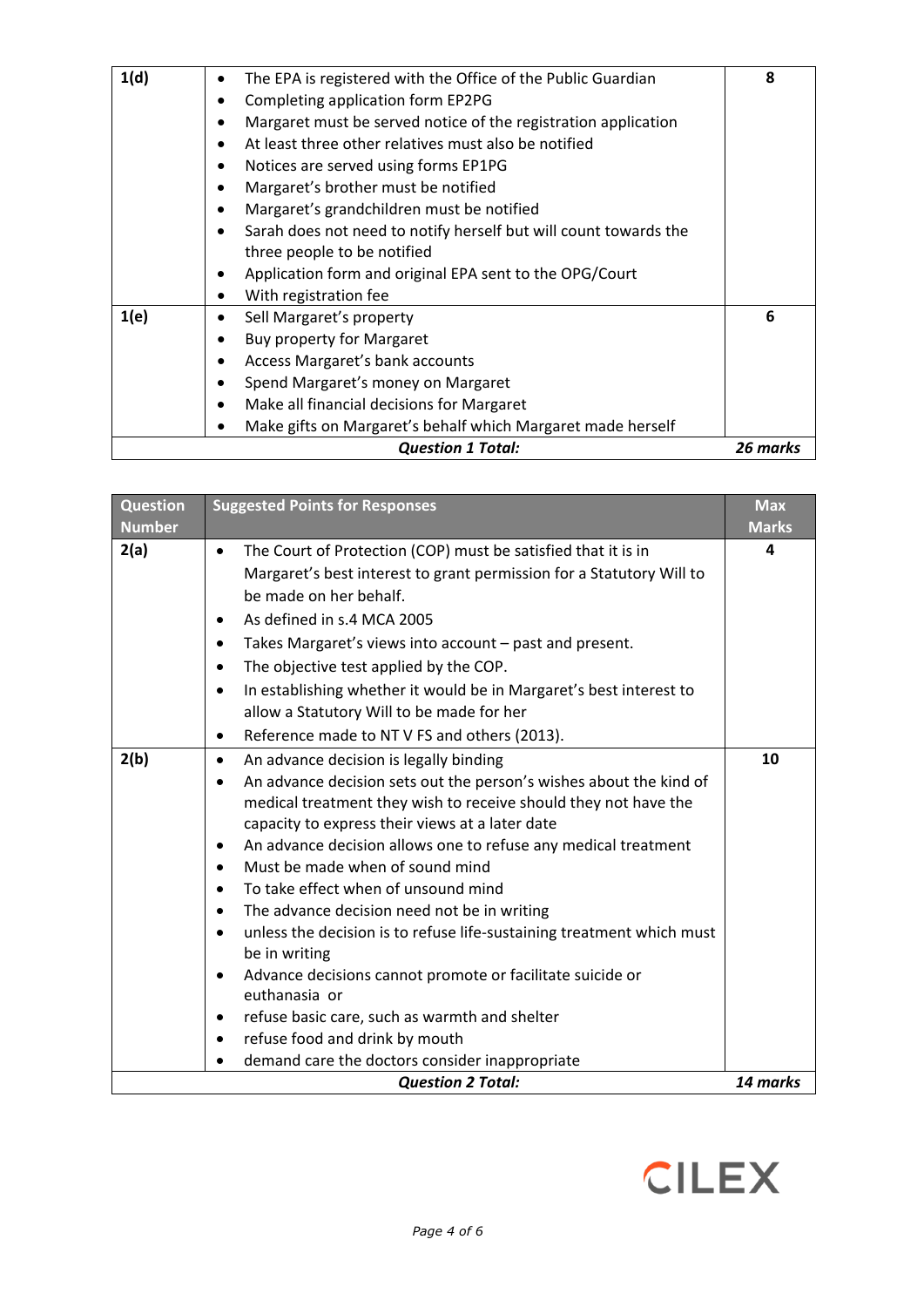| <b>Question</b><br><b>Number</b> | <b>Suggested Points for Responses</b>                                                                          | Max<br><b>Marks</b> |
|----------------------------------|----------------------------------------------------------------------------------------------------------------|---------------------|
| 3(a)                             | Capital Gains Tax in payable on the net gain.<br>$\bullet$                                                     | 6                   |
|                                  | The gain is the difference between the sale price and the purchase                                             |                     |
|                                  | price.                                                                                                         |                     |
|                                  | The net gain divided between Michael and Sarah at the higher or                                                |                     |
|                                  | lower rate if they are basic or higher rate tax payers and no longer at                                        |                     |
|                                  | top slice of their incomes                                                                                     |                     |
|                                  | They can deduct incidental costs from the gain such as estate agents<br>$\bullet$                              |                     |
|                                  | or and solicitors fees                                                                                         |                     |
|                                  | They can claim their annual exemptions on the gain.<br>$\bullet$                                               |                     |
|                                  | Reference to the rate of tax as 18% or 28% for residential purposes.<br>$\bullet$                              |                     |
| 3(b)                             | Identification of gift as a Potentially Exempt Transfer.<br>$\bullet$                                          | 6                   |
|                                  | Explanation that if Michael or Sarah die within 7 years of making<br>$\bullet$                                 |                     |
|                                  | the gift.                                                                                                      |                     |
|                                  | The money will still form part of their estate for IHT purposes.<br>$\bullet$                                  |                     |
|                                  | Although there is tapering relief<br>$\bullet$<br>If the death is within 3 - 7 years of the gift.<br>$\bullet$ |                     |
|                                  | The Annual Gifting Allowance of £3,000 each.<br>٠                                                              |                     |
|                                  | That their previous tax years' gifting allowances can be carried<br>$\bullet$                                  |                     |
|                                  | forward one year.                                                                                              |                     |
|                                  | That the clients must not retain a benefit from the monies they gift                                           |                     |
|                                  | away.                                                                                                          |                     |
| 3(c)(i)                          | The gift will be subject to the deprivation of asset rules.<br>$\bullet$                                       | 3                   |
|                                  | Judith will have no security to continue living in the property<br>٠                                           |                     |
|                                  | The asset will belong to Sarah<br>٠                                                                            |                     |
|                                  | And lost if she got divorced<br>$\bullet$                                                                      |                     |
| 3(c)(ii)                         | Or became bankrupt<br>٠                                                                                        | 3                   |
|                                  | The gift will be a Gift with Reservation of Benefit for Inheritance Tax<br>$\bullet$<br>purposes               |                     |
|                                  | The transfer is a deemed disposal for Capital Gains Tax                                                        |                     |
|                                  | Meaning that CGT is payable on any gain in value from purchase price                                           |                     |
|                                  | and value at date of transfer                                                                                  |                     |
| 3(d)                             | A Property & Affair LPA allows the attorney to deal with property<br>$\bullet$                                 | 8                   |
|                                  | and financial affairs                                                                                          |                     |
|                                  | Including buying and selling property<br>٠                                                                     |                     |
|                                  | and operating bank accounts.                                                                                   |                     |
|                                  | A Health & Welfare LPA allows decisions to be made regarding<br>$\bullet$<br>medical treatment                 |                     |
|                                  | As well as all welfare decisions                                                                               |                     |
|                                  | Including life sustaining treatment.<br>٠                                                                      |                     |
|                                  | The health and welfare one can only be used if the donor has lost<br>$\bullet$                                 |                     |
|                                  | capacity to make those decisions.                                                                              |                     |
|                                  | The Property & Affairs LPA can be used with the donor's consent<br>$\bullet$                                   |                     |
|                                  | And if the donor loses capacity<br>$\bullet$                                                                   |                     |
|                                  | The LPAs are only valid once registered<br>$\bullet$                                                           |                     |
|                                  | The LPAs require a Certificate Provider<br>$\bullet$                                                           |                     |
|                                  | There is an option to appoint replacement attorneys.<br>$\bullet$                                              |                     |
|                                  | Attorneys can be appointed to act jointly or jointly and severally                                             |                     |